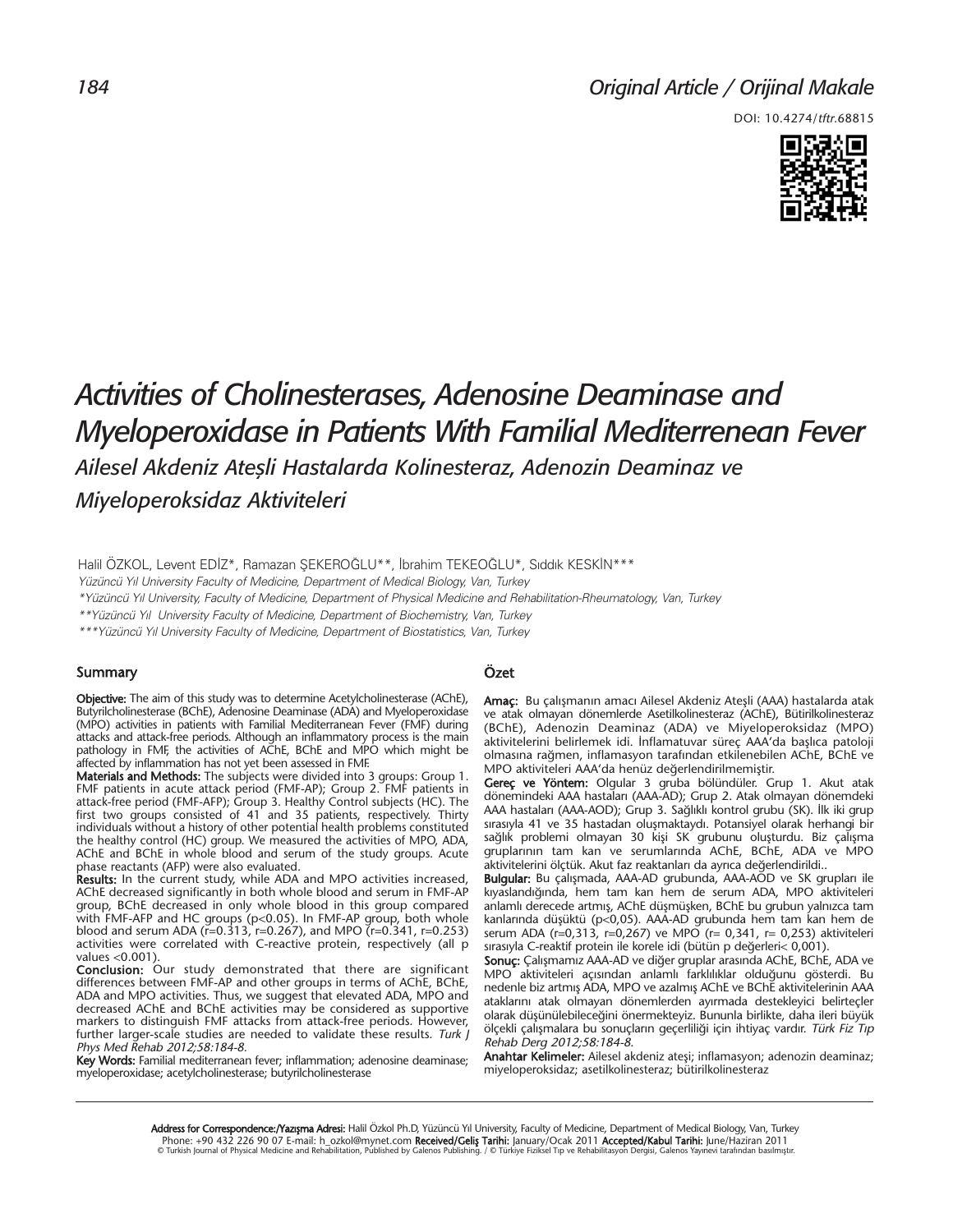## **Introduction**

The important mediators of inflammation are histamine, leukotrienes (LTs), Platelet Activating Factors (PAFs), lysosomal enzymes, prostaglandins (PGs), Reactive Oxygen Species (ROS), and various cytokines. During the inflammatory process, one mediator triggers the generation and release of another mediator. These secondary generated mediators either enhance the action of the initial mediator or paradoxically inhibit its action. In addition, granulocytosis, following injury or infection, is associated with an increased production of proinflammatory and hemopoietic cytokines that are regulated in peripheral tissues by various factors, including Myeloperoxidase (MPO), Adenosine Deaminase (ADA), and cholinergic system such as Acetylcholine (Ach) (1).

Owing to role of various cytokines, ROS, ADA and MPO in inflammation, it is generally accepted that demonstration of their enhanced levels in plasma and tissues indicates the presence of inflammation. ADA has a role for proliferation and differentiation of T lymphocytes. Its levels have been shown to increase in several inflammatory conditions including attack period (AP) of Familial Mediterranean Fever (FMF) (2-6).

MPO is an enzyme released by activated neutrophils and, increased MPO levels have been reported in rheumatologic disorders (7). MPO functions as a cytotoxic and immunoregulatory molecule that induces the production of proinflammatory cytokines in macrophages through activating mannose receptors (8).

In recent years, several studies have focused on the expression and biological role of the neuronal and non-neuronal cholinergic system in inflammatory processes and immune system (9). Cholinergic signaling is notably involved in antiinflammatory reactions (10). This cholinergic anti-inflammatory pathway mediated by ACh acts by inhibiting the production of pro-inflammatory cytokines, TNF-α, IL-1, IL-6 and IL-18 and suppresses the activation of nuclear factor kappa-B (NF-Kb) expression (11). Circulating ACh may be hydrolyzed by both acetylcholinesterase (AChE) and similar enzyme butyrylcholinesterase (BChE). ACh is cleaved into choline and acetic acid by AChE and BChE (12). Expression of both AChE and BChE has been detected in most non-neuronal cells and organs (12).

FMF is the most common disease of the periodic fever syndromes. It is an autosomal recessive, systemic relapsing autoinflammatory disorder seen in all populations but mainly in Mediterranean populations (13). An inflammatory process is the main pathology in FMF but the factors that affect inflammation in FMF attack and attack-free periods (AFP) are still being investigated. Enhanced levels of inflammatory mediators are found in the plasma of these patients. High generation of ROS were also shown during AP (14,15). There is no specific laboratory test of FMF to distinguish attacks from AFP.

To the best of our knowledge, the status of AChE, BChE and MPO in FMF during AP and AFP has not yet been assessed. The aim of the current trial was to reveal whether AChE, BChE, ADA and MPO would possess a differential diagnostic value between FMF patients with AP and AFP.

### Materials and Methods

The study was conducted in Faculty of Medicine, Departments of Medical Biology and Physical Medicine-Rehabilitation-Rheumatology between January 2010 and February 2011. A written consent to participate in the study was obtained from the patients and healthy controls after they were thoroughly informed about the research details. Ethical approval for the study was obtained from the University Ethics Committee.

Patients fulfilling the Tel Hashomer criteria included in the study (16). All of the FMF subjects were under treatment with Colchicine 1.5 gr daily. According to the clinical findings FMF patients were allocated into FMF-AP and FMF-AFP groups. If a patient who had fever and was admitted to the clinic with acute abdominal or pleural or synovial attack within 24 hours was considered as FMF-AP. Patients without an AP for at least 2 months were allocated to FMF-AFP group. All FMF patients and age-/sex-matched healthy controls (HC) were in the age range of 20-40 years old. Patients with other inflammatory, autoimmune, acute or chronic infectious diseases and diabetes mellitus were excluded from the study. The HC group consisted of 30 individuals including 15 males and 15 females without a history of other potential health problems. FMF-AP and FMF-AFP groups were consisted of 41 patients including 20 males and 21 females and 35 patients including 17 males and 18 females, respectively.

Totally, 7 ml sample of venous blood was taken from each patient with FMF attended to the Physical Medicine-Rehabilitation and Rheumatology outpatient clinic during AP or AFP. Two ml of blood was taken in a tube with EDTA (ethylene diamine tetraacetic acid) for whole blood analyses, and the rest in ice-chilled siliconized glass tubes for serum analyses. The blood samples of patients during AP were obtained after 24-48 hours from the acute attack initiation. Blood of HC was obtained same as FMF subjects. Samples were kept in a cool box at +4 °C until they were transferred immediately to the laboratory. The serum samples were obtained by centrifuging blood samples at 3000 rpm for 15 min at 4 °C. They were stored at -20 °C until analysis. With regard to whole blood samples, they were hemolyzed with distilled water and centrifuged at 4000 g force for 10 min. at 4 °C. The clear upper supernatant fluid was taken and ADA, MPO, AChE and BChE activities were measured at this stage. Besides, activities of these enzymes were determined in serum.

Acetylcholinesterase (E.C. 3.1.1.7) and butyrylcholinesterase (E.C. 3.1.1.8) activities were measured by a Shimadzu UV-1201 spectrophotometer using acetylthiocholine and butyrylthiocholine as substrate, respectively, by the method described by Ellman et al. (17). ADA (EC 3.4.5.5) was assayed by the method described by Giusti (18). MPO (EC 1.11.1.7) was measured by the method described by Bradley et al. (19).

#### Measurement of Acute-phase Reactants

C-reactive Protein (CRP), Erthrocyte Sedimentation Rate (ESR), fibrinogen and White Blood Cell (WBC) count were analyzed on the same day of blood samples were obtained. Serum CRP level was determined by the nephelometric method. ESR was measured by the Westergreen method, and ESR within one hour was recorded. Fibrinogen levels were assessed by a photo-optical method. The total blood count including WBC was measured by autoanalyzer.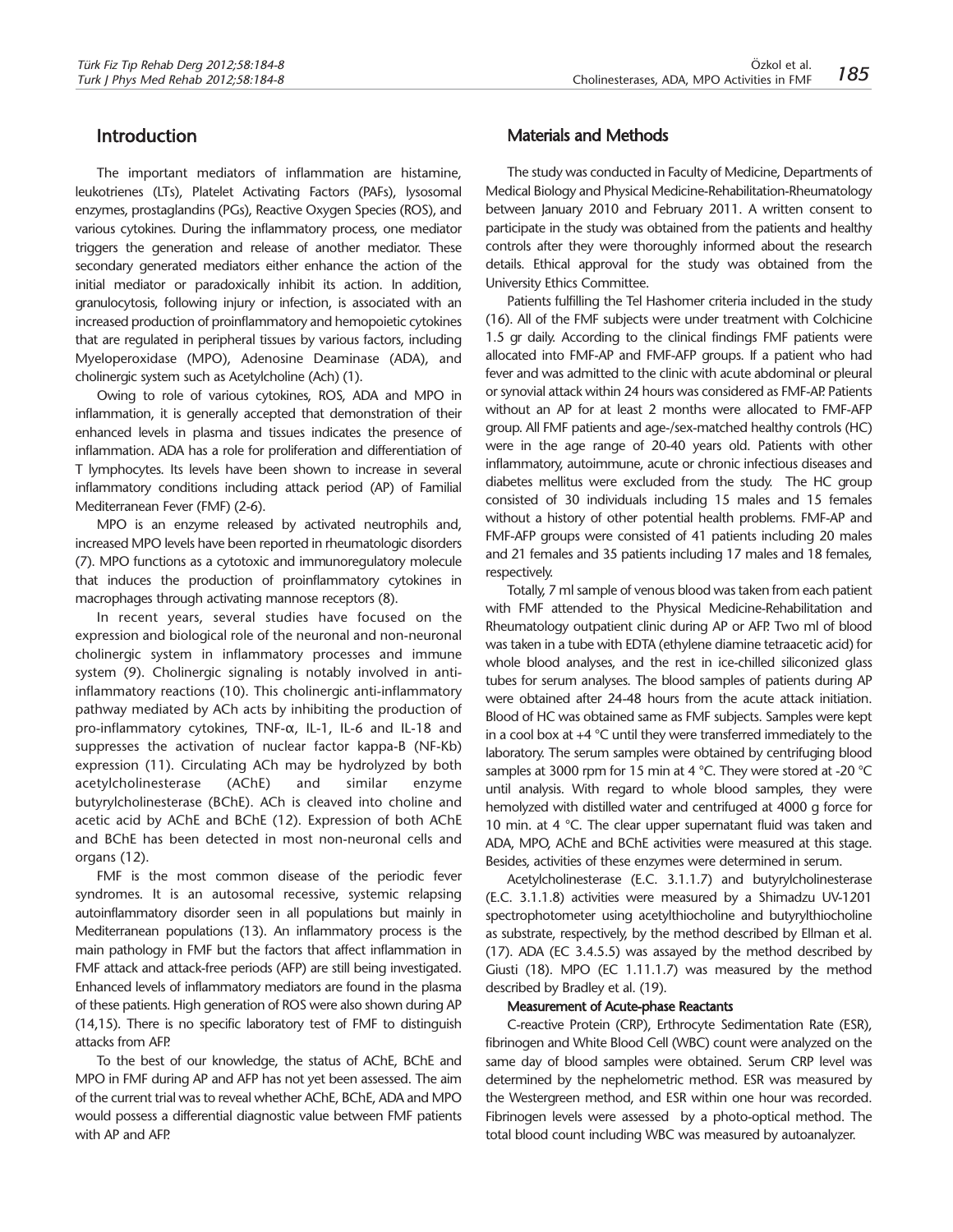All data were expressed as mean+standard deviation (SD). The statistical analyses were made using the Minitab 13 for Windows packet program. Means and standard deviations were calculated according to the standard methods for all parameters. One-way ANOVA test was used for variables which met assumptions (normality test), on the other hand the Kruskal-Wallis test was used for variables that did not meet assumptions. After these tests, the Tukey multiple comparison test was performed to determine different groups. Significance level was accepted at p<0.05. Spearman's correlation coefficient was used for assessing correlations.

#### **Results**

The mean age of the FMF subjects in FMF-AP and FMF-AFP groups were 26.6±6.8, 27.3±7.5 years, respectively and the mean age of HC group was 27.8±7.6 years. The disease durations were 8.1±7.5 and 9.6±6.3 years for FMF-AFP and FMF-AP groups, respectively. The groups were similar in terms of age and gender (Table 1).

The levels of acute-phase reactants in the FMF patients are shown in Table 2. Fibrinogen, CRP and ESR levels were significantly higher in FMF-AP than in FMF-AFP and HC groups  $(p<0.05)$ . Significant difference in p values was found between the three groups. In post-hoc test, these differences were originated from comparing FMF-AP and HC groups as well as FMF-AP and FMF-AFP groups ( $p<0.05$ ).

As shown in Table 3 and 4, ADA, MPO activities increased and AChE decreased significantly in both whole blood and serum of FMF-AP group, whereas BChE decreased in only whole blood of this group compared with FMF-AFP and HC groups (p<0.05). In FMF-AP group, both whole blood and serum ADA (r=0.313, r=0.267), MPO (r=0.341, r=0.253) activities were correlated with only C-reactive protein respectively (all P values < 0.001). There were no correlations between all the other parameters.

#### **Discussion**

In this study, we demonstrated that FMF patients with acute attacks had higher ADA, MPO and lower AChE activities both in whole blood and serum compared to FMF-AP and HC groups. On the other hand, we determined decreased activities of BChE only in

| Table 1. Demographic characteristics of study groups. |                                      |                 |                                                 |         |
|-------------------------------------------------------|--------------------------------------|-----------------|-------------------------------------------------|---------|
|                                                       | Feature HC (n=30)<br><b>Mean</b> ±SD | <b>Mean</b> ±SD | $FMF-AP(n=41) FMF-AFP(n=35)$<br><b>Mean</b> ±SD | p value |
| Age<br>(years)                                        | $27.8 \pm 7.6$                       | $26.6 + 6.8$    | $27.3 + 7.5$                                    | 0.555   |
| Duration<br>of disease<br>(years)                     |                                      | $8.1 \pm 7.5$   | $9.6 + 6.3$                                     | 0.259   |
| Gender<br>female $(n)$ /<br>male(n)                   | 15/15                                | 21/20           | 18/17                                           |         |
| SD: Standard deviation                                |                                      |                 |                                                 |         |

#### Table 2. Acute phase reactants of the groups.

| <b>Feature</b>              | $HC (n=30)$<br><b>Mean</b> ±SD         | $FMF-AP(n=41)$<br><b>Mean</b> ±SD | $FMF-AFP(n=35)$ p value<br><b>Mean</b> ±SD |       |
|-----------------------------|----------------------------------------|-----------------------------------|--------------------------------------------|-------|
| <b>FSR</b><br>(mm/h)        | $10.6 + 7.9$ <sup>b</sup>              | $29.3 \pm 19.5^a$                 | $11.9\pm8.6^{b}$                           | 0.010 |
| <b>CRP</b><br>(mq/l)        | $1.5 + 3.2b$                           | $9.5 + 6.1a$                      | $1.8 + 3.8$ <sup>b</sup>                   | 0.041 |
| <b>WBC</b><br>$\frac{1}{2}$ | 7682+3742                              | 8376+4522                         | 7843+3656                                  | 0.222 |
| (mq/dl)                     | Fibrinogen $285.7\pm81.8$ <sup>b</sup> | 477.3±168.7ª                      | 292.9±76.4b                                | 0.038 |

SD: Standard deviation, different lower cases represent different group means Namely if one of two means gets different lower case such as "a" and the other gets "b" then there is a significant difference (p<0.05) but if both means get the same lower case such as "a" and "a" or "b" and "b" or "a" and "ab" or "b" and "ab" then there is no significant difference between these two means (p>0.05).

Table 3. Activities of adenosine deaminase (ADA), myeloperoxidase (MPO), acetylcholinesterase (AChE) and butyrylcholinesterase (BChE) in whole blood of FMF patients and healthy controls.

| <b>Feature</b>          | $HC (n=30)$<br><b>Mean±SD</b> | $FMF-AP(n=41)$<br><b>Mean</b> ±SD | FMF-AFP (n=35) p value<br>Mean±SD |       |
|-------------------------|-------------------------------|-----------------------------------|-----------------------------------|-------|
| <b>ADA</b><br>$U/q$ Hb  | $1.01 \pm 0.33^{b}$           | $1.85 \pm 0.62$ <sup>a</sup>      | $1.16 \pm 0.34$ <sup>b</sup>      | 0.001 |
| <b>MPO</b><br>$U/q$ Hb  | $9.62 \pm 3.06^b$             | $12.52 \pm 3.51a$                 | $9.99 + 3.20b$                    | 0.001 |
| AChF<br>$U/q$ Hb        | 69.22±12.78a                  | 62.45±12,04 <sup>b</sup>          | 64.82±13.26ab                     | 0.046 |
| <b>BChE</b><br>$U/g$ Hb | $12.40 \pm 2.42$              | 10.38±2.20 <sup>a</sup>           | $11.72 + 2.24$                    | 0.011 |

SD: Standard deviation, different lower cases represent different group means. Namely if one of two means gets different lower case such as "a" and the other gets "b" then there is a significant difference (p<0.05) but if both means get the same lower case such as "a" and "a" or "b" and "b" or "a" and "ab" or "b" and "ab" then there is no significant difference between these two means (p>0.05).

Table 4. Activities of Adenosine deaminase (ADA), myeloperoxidase (MPO), acetylcholinesterase (AChE) and butyrylcholinesterase (BChE) in serum of FMF patients and healthy controls.

| Feature             | $HC (n=30)$<br><b>Mean</b> ±SD | $FMF-AP(n=41)$<br><b>Mean</b> ±SD | FMF-AFP $(n=35)$ p value<br><b>Mean</b> ±SD |       |
|---------------------|--------------------------------|-----------------------------------|---------------------------------------------|-------|
| <b>ADA</b><br>U/L   | $21.72 + 6.45$                 | $33.41 + 4.28a$                   | $23.27 + 5.76$                              | 0.001 |
| <b>MPO</b><br>U/L   | 29.67+8.93b                    | $41.14 + 13.65$ a                 | 30.07±7.54 <sup>b</sup>                     | 0.001 |
| AChF<br>U/ml        | $1.49 \pm 0.16^a$              | $1.39 + 0.11b$                    | $1.43 + 0.10$ <sup>ab</sup>                 | 0.004 |
| <b>BChE</b><br>U/ml | $0.29 \pm 0.01$                | $0.29 \pm 0.04$                   | $0.28 \pm 0.03$                             | 0.178 |

SD: Standard deviation, different lower cases represent different group means. Namely if one of two means gets different lower case such as "a" and the other gets "b" then there is a significant difference (p<0.05) but if both means get the same lower case such as "a" and "a" or "b" and "b" or "a" and "ab" or "b" and "ab" then there is no significant difference between these two means (p>0.05).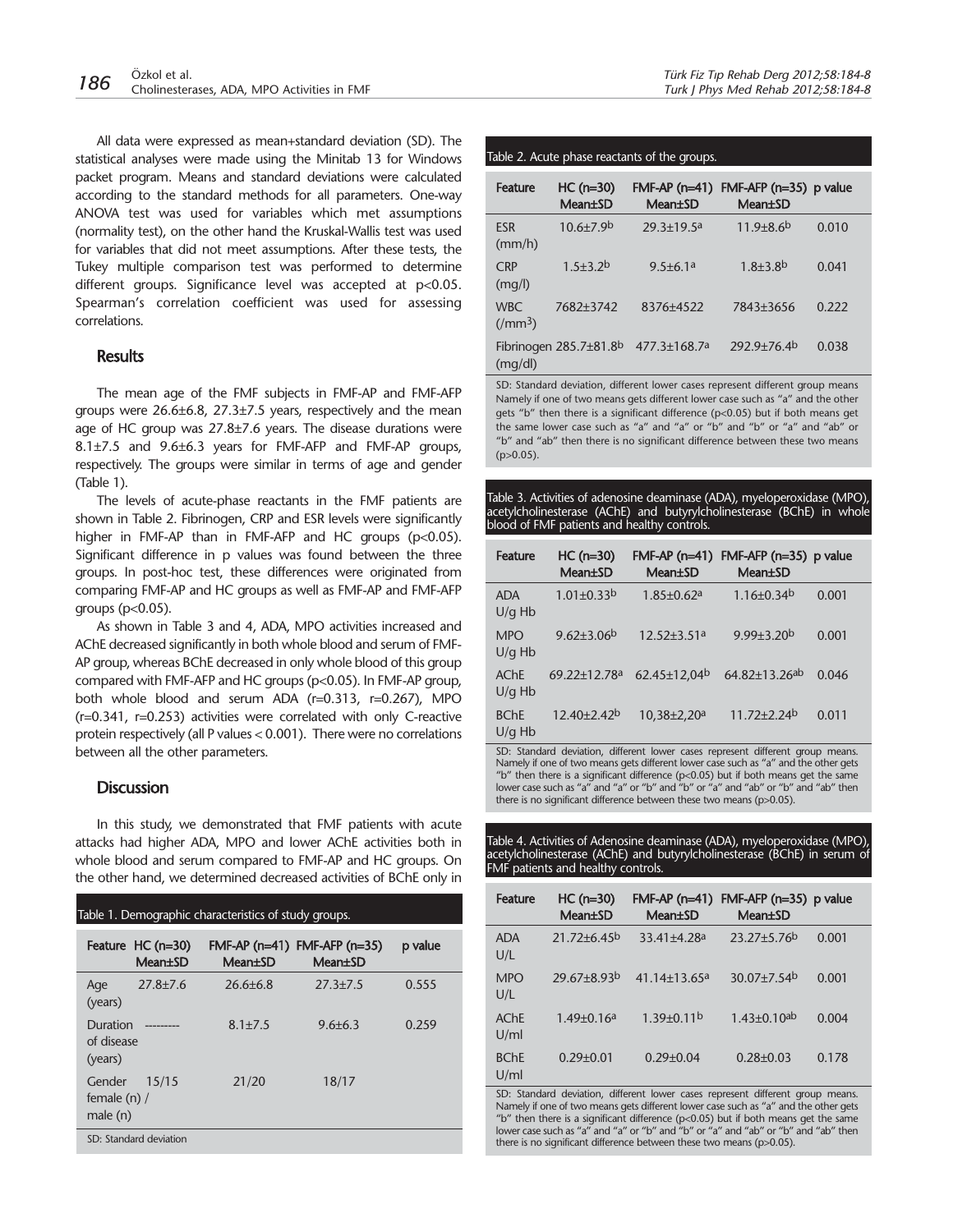whole blood of these patients. According to the literature, this is the first study examining the activities of MPO, AChE and BChE in patients with FMF. Results of the current study showed that, ADA, MPO, AChE, and BChE may be used as supportive markers to differentiate FMF attacks from AFP.

ADA has a role in purine metabolism that converts adenosine and deoxyadenosine to inosine and deoxyinosine by irreversible deamination (20). ADA exists in all nucleated cells, but its concentration varies in different tissues (20). ADA is required for lymphocyte proliferation, maturation and differentiation, particularly in T cells. Determination of ADA activity in different tissues may help identification of immune system activation in inflammatory conditions. ADA activity increases in inflammatory diseases characterized by T-cell activation and proliferation. Escalated ADA activity has been shown in serum and plasma of the patients with rheumatic diseases such as rheumatoid arthritis and Behcet's disease (21,22). FMF attacks are characterized by serosal inflammation rich in Polymorphonuclear Leukocytes (PMNL). Elevated concentrations of ADA degradation products might contribute to increased numbers of PMNL infiltration into the serosal membranes during FMF attacks (13,23). In accordance with our results, Kisacik et al. (6) found significantly higher plasma levels of ADA in FMF-AP compared to FMF-AFP and HC groups. Our results suggest that ADA may contribute maintaining of inflammatory cascade in FMF during acute attacks.

MPO, which is a neutrophil-specific enzyme, represents neutrophil activation directly (24). It induces the production of proinflammatory cytokines in macrophages. It is also the major enzymatic source of leukocyte-generated oxidants. Elevated MPO activity plays a crucial role in chronic and rheumatic inflammatory processes such as rheumatoid arthritis, Systemic Lupus Erythematosus (SLE), ankylosing spondilitis and Behçet's disease (25-27). Interestingly, to our knowledge, the role of MPO in FMF which is characterized by serosal inflammation rich in Polymorphonuclear Leukocytes (PMNL) has not yet been assessed up to this study. We determined that FMF-AP patients presented higher whole blood and serum MPO activities than those of FMF-AFP and HC subjects. Furthermore, we observed positive correlations of whole blood and serum ADA, MPO activities with CRP levels in FMF-AP group.

In the current study, we evaluated whole blood and serum AChE, BChE activities in FMF patients for the first time. We found decreased activity of these enzymes in whole blood of FMF-AP patients. Apart from that, only decreased AChE activity was determined in serum of these patients as well. In accordance with our results, Davis et al. (28) reported decreased AChE activity in the rat jejunum during inflammation induced by Trichinella spiralis infection. In addition, plasma choline esterase activity in advanced rheumatoid arthritis was found to be lower than in less advanced cases (29). In an earlier study conducted on a geriatric population, negative correlations of IL-6 and TNF-α with choline esterases were reported (30). In the same study, frailty was also associated with high inflammatory markers and low choline esterase activities (30).

ACh is an anti-inflammatory molecule. Neuronal and nonneuronal ACh is related to cholinergic anti-inflammatory pathway to suppress peripheral inflammation. Some clinical and experimental studies indicated that the cholinergic antiinflammatory reflex was impaired during endotoxemia and cytokine-mediated diseases such as FMF (1,11,31). Nazarov et al. (32) reported inhibitory effect of CRP on the breakdown of ACh by AChE. This influence of CRP was most likely a result of the higher binding capacity of CRP to ACh than AChE. Hence, we can conclude that in an acute FMF attack, escalated concentrations of CRP lead to reduced levels of free ACh that may result in increase in levels of IL-1 and TNF-alpha. Low activities of AChE and BChE determined in FMF-AP group in this study might also be related to diminished availability of their substrate, ACh. We can suggest that in acute FMF attacks, acetylcholinesterase inhibitor could be taken to enhance free ACh level to suppress abnormal inflammation for therapeutic purpose.

In conclusion; this is the first report investigating the activities of MPO, AChE and BChE in FMF patients. ADA, MPO activities increased and AChE decreased significantly in both whole blood and serum of FMF-AP group, whereas BChE decreased in only whole blood of this group compared with FMF-AFP and HC groups. Increased ADA, MPO and decreased AChE, BChE activities may be used as supportive markers to differentiate FMF attacks from attackfree periods. Further larger-scale studies are needed to support these results. Apart from that, taking an AChE inhibitor in FMF acute attack may enhance free ACh level to suppress abnormal inflammation for therapeutic goals in these patients.

#### Conflict of Interest:

Authors reported no conflicts of interest.

#### References

- 1. Tracey KJ. The inflammatory reflex. Nature 2002;420:853-9.
- 2. Hitoglou S, Hatzistilianou M, Gougoustamou D, Athanassiadou F, Kotsis A, Catriu D. Adenosine deaminase activity and its isoenzyme pattern in patients with juvenile rheumatoid arthritis and systemic lupus erythematosus. Clin Rheumatol 2001;20:411-6.
- 3. Canpolat F, Unver M, Eskioğlu F, Kösebalaban S, Durmazlar SP. Serum and erythrocyte adenosine deaminase activities in patients with Behçet's disease. Int J Dermatol 2006;45:1053-6.
- 4. Meunier P, Filipe P, Emerit I, Freitas J, Guerra Rodrigo F, Manso C. Adenosine deaminase in progressive systemic sclerosis. Acta Derm Venereol 1995;75:297-9.
- 5. Sari RA, Taysi S, Yilmaz O, Bakan N. Correlation of serum levels of adenosine deaminase activity and its isoenzymes with disease activity in rheumatoid arthritis. Clin Exp Rheumatol 2003;21:87-90.
- 6. Kisacik B, Akdogan A, Yilmaz G, Karadag O, Yilmaz FM, Koklu S, et al. Serum adenosine deaminase activities during acute attacks and attackfree periods of familial Mediterranean fever. European Eur J Intern Med 2009;20:44-7.
- 7. Torsteinsdóttir I, Hâkansson L, Hällgren R, Gudbjörnsson B, Arvidson NG, Venge P. Serum lysozyme: a potential marker of monocyte/macrophage activity in rheumatoid arthritis. Rheumatology (Oxford) 1999;38:1249-54.
- 8. Lefkowitz DL, Lefkowitz SS. Macrophage-neutrophil interaction: a paradigm for chronic inflammation revisited. Immunol Cell Biol 2001;79:502-6.
- 9. Kawashima K, Fujii T. Expression of non-neuronal acetylcholine in lymphocytes and its contribution to the regulation of immune function. Front Biosci 2004;9:2063-85.
- 10. Borovikova LV, Ivanova S, Zhang M, Yang H, Botchkina GI, Watkins LR, et al. Vagus nerve stimulation attenuates the systemic inflammatory response to endotoxin. Nature 2000;405:458-62.
- 11. Pavlov VA, Tracey KJ. Controlling inflammation: the cholinergic antiinflammatory pathway. Biochem Soc Trans 2006;34:1037-40.